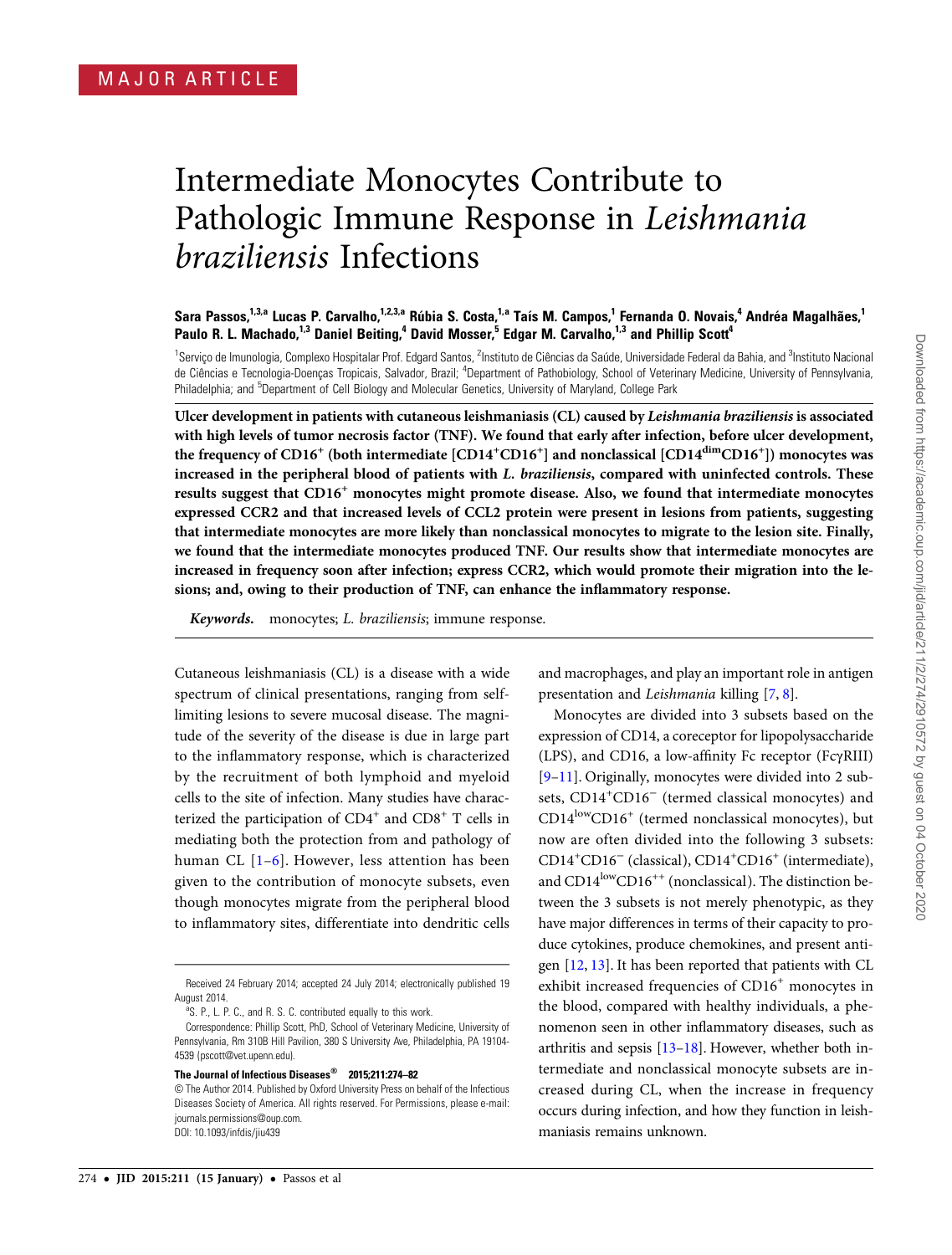Leishmania braziliensis is the most common cause of CL in South America. Early after L. braziliensis infection, there is a dramatic enlargement of lymph node draining the site of infection, followed by the development of a papule at the site of the sand fly bite, which will turn into an ulcer after 1-4 weeks [[19,](#page-7-0) [20](#page-7-0)]. Patients in the preulcerative phase of the disease are considered as having early cutaneous leishmaniasis (ECL), whereas patients with CL have classical ulcerated cutaneous lesions. In both preulcerative and ulcerative lesions, the predominant mononuclear cell infiltrate is composed of T cells and mononuclear phagocytes [\[21](#page-7-0)]. A significant feature of L. braziliensis infections is that the disease is caused in large part by the inflammatory response associated with the infection, rather than by uncontrolled parasite growth. Consistent with these findings, several inflammatory cytokines, including interleukin 17, interleukin 1β, and tumor necrosis factor (TNF), have been associated with the severity of disease [\[22,](#page-7-0) [23\]](#page-7-0). TNF is particularly important since there is a positive correlation between the proportion of T cells producing TNF and lesion size [[24\]](#page-7-0) and a high frequency of CD68<sup>+</sup> cells (a marker for monocytes and macrophages) producing TNF at the lesion site [\[25](#page-7-0)]. Moreover, the blockade of TNF in combination with antimony treatment increases the cure rate among patients infected with L. braziliensis [\[26](#page-7-0)–[28\]](#page-8-0). Exposure to soluble Leishmania antigen (SLA) or L. braziliensis infection of murine macrophages, human peripheral blood mononuclear cells (PBMCs), and monocyte-derived macrophages leads to production of high levels of TNF [\[29](#page-8-0)–[32\]](#page-8-0). However, the role of monocytes and monocyte subsets in TNF production in patients with CL has not been determined.

In the present work, we found that the frequency of  $CD16<sup>+</sup>$ monocytes is increased in L. braziliensis–infected patients in the preulcerative phase of the disease, suggesting that CD16<sup>+</sup> monocytes may be causal in the inflammatory response. We also found that both intermediate and nonclassical monocytes are increased in frequency and that the intermediate subset expressed CCR2. In addition, CCL2, the chemokine that drives the recruitment of CCR2-expressing cells, was expressed in the lesions, suggesting that intermediate monocytes may be recruited to lesions. Finally, we found that the intermediate monocytes were the only monocyte subset to respond to leishmania antigen through the production of TNF, identifying for the first time the intermediate monocytes as potential mediators of disease.

## MATERIAL AND METHODS

#### **Patients**

Patients with ECL or CL were recruited at the health post in Corte de Pedra, Bahia, Brazil, which is a well-known area of L. braziliensis transmission. Patients with ECL had a papula or papula with small exo-ulcerative lesion, large lymphadenopathy and duration of disease less than 30 days (Table 1). Patients

#### Table 1. Epidemiological and Clinical Data From Uninfected Controls and Patients With Early Cutaneous Leishmaniasis (ECL) or Cutaneous Leishmaniasis (CL)

| Characteristics     | Uninfected<br>Controls | Patients<br>With ECL | Patients<br>With CL | P<br>value <sup>a</sup> |
|---------------------|------------------------|----------------------|---------------------|-------------------------|
|                     |                        |                      |                     |                         |
| Age, y              | $32 + 12$              | $36 \pm 9$           | $29 \pm 12$         |                         |
| Female:male ratio   | 25:75                  | 39:61                | 20:80               |                         |
| Illness duration, d |                        | $50 \pm 95$          | $32 \pm 11$         | .0006                   |
| Lymphadenopathy     |                        | 92                   | ΝI                  |                         |
| Lesion size, mm     |                        | $6 \pm 4$            | $19 \pm 6$          | .0001                   |
| Lesion type         |                        |                      |                     |                         |
| Papule              |                        | 23                   | $\Omega$            |                         |
| Nodule              |                        | 38                   | 0                   |                         |
| Exo-ulceration      |                        | 39                   | $\Omega$            |                         |
| Ulcer               |                        | 0                    | 100                 |                         |
| Overall             |                        | 100                  | 100                 |                         |

Data are median value  $\pm$  SD or percentage of patients.

Abbreviations: CL, cutaneous leishmaniasis; ECL, early cutaneous leishmaniasis; NI, not investigated; SD, standard deviation.

a By the nonparametric Mann–Whitney test.

with late CL had 1–3 ulcers with a raised border and a duration of disease ranging from 30 to 70 days (Table 1). The frequency of monocyte subsets in uninfected controls, patients with ECL, and patients with CL and the lesion and lymph node sizes in patients with ECL and those with CL are shown in Table [2.](#page-2-0) The criteria for diagnosis were parasite isolation or an L. braziliensis–positive polymerase chain reaction result. Additionally, all patients had histological features of CL in skin biopsy specimens. In all cases, the immunological analysis was performed before therapy. This research was conducted with the approval of the Ethical Committee of Hospital Prof. Edgard Santos (Salvador, Bahia, Brazil) and CONEP (Brazil), and informed consent was obtained from each participant.

#### Sources of Antigen and Parasite

By use of an L. braziliensis isolate obtained from a patient with CL, SLA was prepared by sonication; tested for endotoxin, using the Limulus amebocyte lysate test; and used at a concentration of 5 µg/mL. An L. braziliensis isolated from another patient with CL was cultivated in Schneider's medium and maintained in the laboratory.

#### Assays of Peripheral Blood and Biopsy Specimens

PBMCs were obtained from heparinized venous blood layered over a Ficoll-Hypaque gradient (GE Healthcare), washed, and resuspended in Roswell Park Memorial Institutes 1640 medium. Cells were cultured at  $37^{\circ}$ C in  $5\%$  CO<sub>2</sub> in the presence of SLA (5 μg/mL) and LPS (5 ng/mL). After 6 or 72 hours, cells were stained for flow cytometry, as described below, or supernatants were collected for cytokine measurement by enzyme-linked immunosorbent assay (ELISA; R&D Systems). In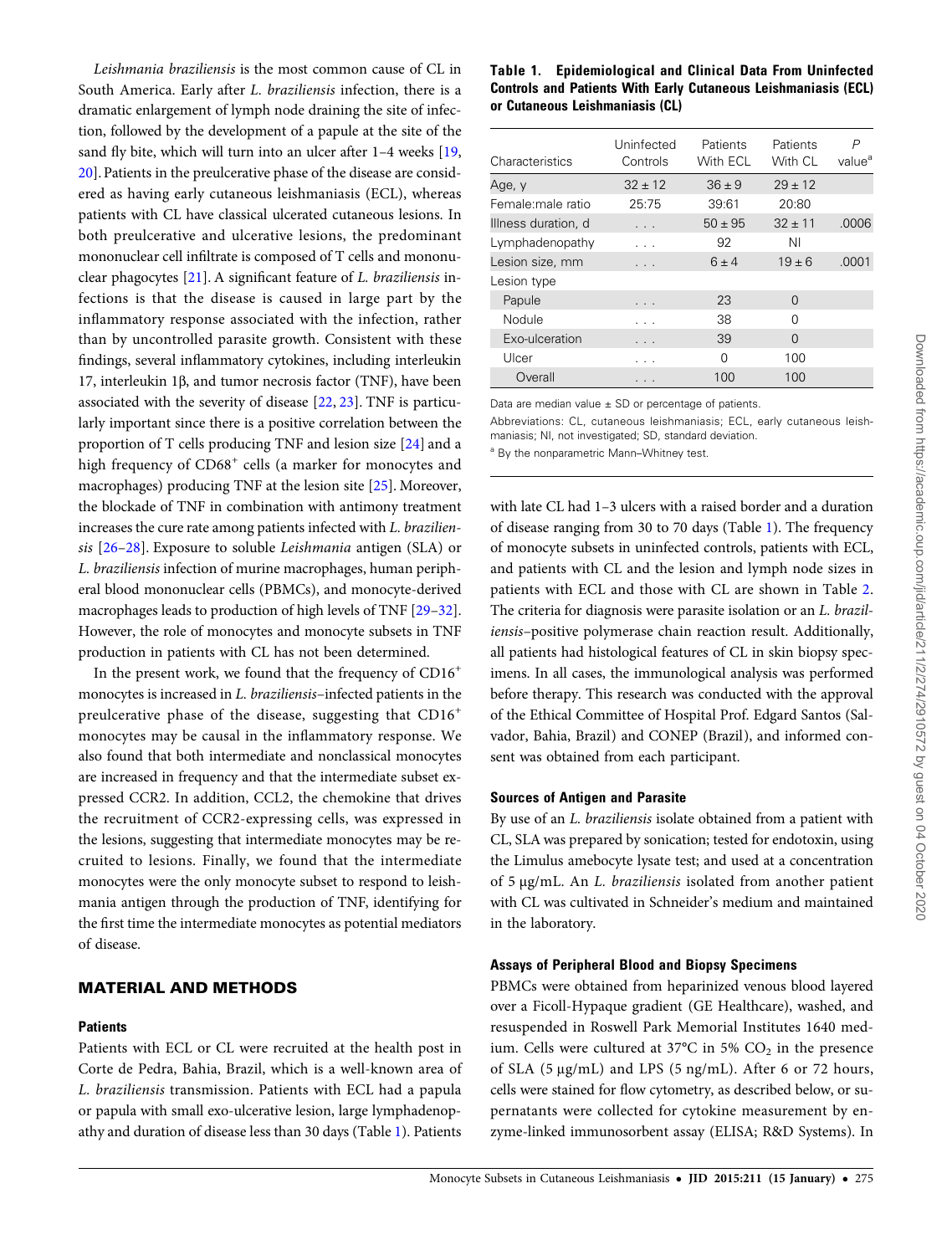|                         | Monocyte Subset, Patients, % |                |                  |                      |                                |
|-------------------------|------------------------------|----------------|------------------|----------------------|--------------------------------|
| Study Group, Patient ID | Classical                    | Intermediate   | Nonclassical     | Lesion Size, mm      | Lymph Node Size, mm            |
| Uninfected controls     |                              |                |                  |                      |                                |
| UC1                     | 79                           | 17             | 4                | $\cdots$             | $\alpha$ , $\alpha$ , $\alpha$ |
| UC <sub>2</sub>         | 91                           | 5              | $\overline{4}$   | .                    | .                              |
| UC3                     | 64                           | 24             | 12               | $\cdots$             | $\alpha$ , $\alpha$ , $\alpha$ |
| UC4                     | 88                           | $\,6$          | 6                | .                    | .                              |
| UC <sub>5</sub>         | 76                           | 14             | 10               | $\sim$ $\sim$ $\sim$ | $\alpha$ , $\alpha$ , $\alpha$ |
| UC6                     | 92                           | $\overline{7}$ | $\mathbf{1}$     | .                    | .                              |
| UC7                     | 92                           | 7              | $\mathbf{1}$     | $\sim$ $\sim$ $\sim$ | $\alpha$ , $\alpha$ , $\alpha$ |
| UC8                     | 76                           | 14             | 10               | .                    | .                              |
| UC9                     | 76                           | 10             | 14               | $\cdots$             | $\sim$ $\sim$ $\sim$           |
| <b>UC10</b>             | 69                           | $27\,$         | 3                | .                    | .                              |
| <b>UC11</b>             | 93                           | 5              | 2                | $\sim$ $\sim$ $\sim$ | $\alpha$ , $\alpha$ , $\alpha$ |
| Patients with ECL       |                              |                |                  |                      |                                |
| ECL1                    | 53                           | 24             | 23               | $\overline{2}$       | 4                              |
| ECL <sub>2</sub>        | 59                           | 31             | $\boldsymbol{9}$ | 10                   | 24                             |
| ECL3                    | 77                           | 19             | 5                | 5                    | 38                             |
| ECL4                    | 85                           | 14             | $\mathbf{1}$     | 12                   | 34                             |
| ECL <sub>5</sub>        | 75                           | 20             | 5                | 10                   | 18                             |
| ECL6                    | 75                           | $22\,$         | $\overline{4}$   | 5                    | 65                             |
| ECL7                    | 87                           | 9              | 4                | 6                    | 40                             |
| ECL8                    | 79                           | 15             | 6                | $\overline{4}$       | 30                             |
| ECL9                    | 73                           | 23             | 4                | $\boldsymbol{9}$     | 42                             |
| ECL10                   | 63                           | 28             | 8                | $\overline{4}$       | 30                             |
| ECL11                   | 79                           | 19             | $\overline{2}$   | $\mathbf{1}$         | 40                             |
| ECL12                   | 41                           | 30             | 29               | $\mathbf 5$          | 72                             |
| ECL13                   | 56                           | 36             | 8                | 6                    | 20                             |
| ECL14                   | 74                           | 23             | 3                | 12                   | 10                             |
| ECL15                   | 59                           | 38             | 4                | 13                   | 4                              |
| Patients with CL        |                              |                |                  |                      |                                |
| CL1                     | 75                           | 11             | 13               | $\,8\,$              | N <sub>1</sub>                 |
| CL2                     | 65                           | $26\,$         | $\boldsymbol{9}$ | $10$                 | $\mathsf{N}\mathsf{I}$         |
| CL3                     | 66                           | 28             | 6                | 7                    | N <sub>1</sub>                 |
| CL4                     | 42                           | 40             | 18               | 10                   | $\mathsf{N}\mathsf{I}$         |
| CL <sub>5</sub>         | 69                           | 29             | $\overline{2}$   | 12                   | N <sub>l</sub>                 |
| CL6                     | 65                           | $32\,$         | 3                | $\boldsymbol{9}$     | $\mathsf{N}\mathsf{I}$         |
| CL7                     | 87                           | 11             | $\overline{2}$   | 11                   | N <sub>l</sub>                 |
| CL8                     | 53                           | 35             | 12               | 12                   | $\mathsf{N}\mathsf{I}$         |
| CL9                     | 57                           | 39             | $\overline{4}$   | 25                   | N <sub>l</sub>                 |
| CL10                    | 62                           | 28             | 10               | 14                   | $\mathsf{N}\mathsf{I}$         |
| CL11                    | 78                           | 16             | $6\,$            | 14                   | N <sub>l</sub>                 |
| CL12                    | 62                           | 31             | $\overline{7}$   | $\,6\,$              | $\mathsf{N}\mathsf{I}$         |
| CL13                    | 83                           | 14             | 3                | $10\,$               | N <sub>l</sub>                 |
| CL14                    | $74$                         | 23             | $\mathfrak{S}$   | 31                   | $\mathsf{N}\mathsf{I}$         |
| CL15                    | $77 \,$                      | $20\,$         | $\overline{2}$   | $10$                 | N <sub>l</sub>                 |

<span id="page-2-0"></span>Table 2. Frequency of Monocyte Subsets and, When Applicable, Lesion Size, and Lymph Node Size Among Uninfected Controls and Patients With Early Cutaneous Leishmaniasis (ECL) or Cutaneous Leishmaniasis (CL)

Abbreviations: CL, cutaneous leishmaniasis; ECL, early cutaneous leishmaniasis; NI, not investigated.

some experiments, infection with L. braziliensis was done at a ratio of 5 parasites to 1 monocyte for 2 hours. Extracellular parasites were washed and cells were incubated for 4 hours for

intracellular TNF detection by flow cytometry. Biopsies were performed using a 4-mm punch, specimens were treated with Liberase TL (Roche) for 1 hour at 37°C, 5%  $CO<sub>2</sub>$ , and tissue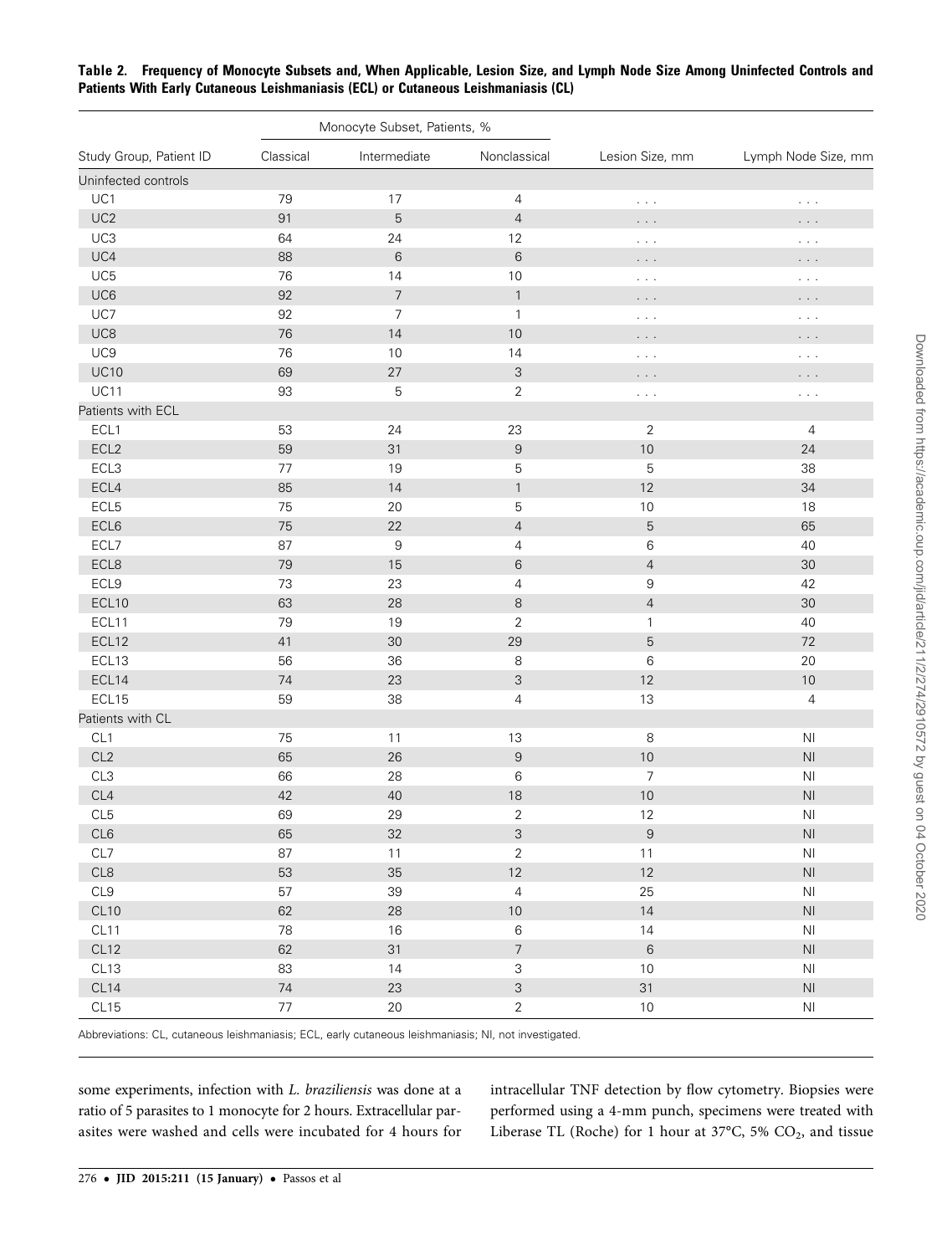dissociation was done using cell strainers. Dissociated cells were stained for flow cytometry, or biopsy specimens were cultured at  $37^{\circ}$ C in 5%  $CO_2$  for 72 hours, with CCL2 levels in supernatants determined by ELISA (R&D Systems).

## Flow Cytometry

For flow cytometry,  $10^6$  PBMCs were stained with fluorochrome-conjugated antibodies for surface markers (CD14, CD16, HLA-DR, and CCR2 [BD-Bioscience]) and fixed by using 2% formaldehyde. For intracellular staining, fixed cells were permeabilized with the cytofix/cytoperm kit (BD-Bioscience) and stained intracellularly with anti-TNF antibody (BD-Bioscience). Samples were evaluated on a FACSCanto II flow cytometer (BD Pharmingen), and analysis was performed using FlowJo software (Tree Star). The cells were gated on live cells, and the monocyte population was defined on the basis of size and complexity.

## Statistical Analysis

The Mann–Whitney, nonparametric unpaired test was used to assess differences between the groups studied. The paired  $t$  test was used to assess differences between different conditions from the same patient.

## RESULTS

## The Frequency of Circulating CD16<sup>+</sup> Monocytes Is Increased Early During L. braziliensis Infection

During L. braziliensis infection, the frequency of circulating monocyte subsets change, such that there are higher levels of CD16<sup>+</sup> monocytes in patients, compared with uninfected controls from areas of endemicity [\[18\]](#page-7-0). The significance of this observation remains unclear, but since an increased frequency of

the CD16<sup>+</sup> monocyte population has been associated with several chronic diseases, we considered the possibility that these cells might contribute to the disease. Alternatively, the increased frequency of the  $CD16<sup>+</sup>$  monocyte subset could simply be a consequence of the inflammatory response associated with the development of ulcerated cutaneous lesions. To address this issue, we assessed the frequency of  $CD16<sup>+</sup>$  monocytes in patients in the early phase of the disease, to determine whether changes were evident prior to the development of cutaneous ulcers. Patients with ECL exhibit a papula that has been present for <30 days. PBMCs were collected and stained for CD16 and CD14 (Figure 1A). As previously reported, we found that the frequency of CD16<sup>+</sup> monocytes was higher in patients with CL (Figure 1B). More importantly, we also found an increase in CD16<sup>+</sup> monocytes in patients with ECL, indicating that the alterations in the frequency of monocyte subsets is not likely due to the severe inflammation associated with ulcer development.

#### The Frequency of Circulating Intermediate and Nonclassical Monocytes Is Increased in Patients With CL

Many of the early studies examining the role of monocytes in disease only compared two subsets: CD14++CD16<sup>−</sup> and CD14<sup>+</sup> CD16<sup>+</sup> . However, monocytes can be divided into at least 3 subsets, termed classical (CD14++CD16<sup>−</sup>), intermediate (CD14<sup>++</sup>CD16<sup>+</sup>), and nonclassical (CD14<sup>+</sup>CD16<sup>++</sup>). These subsets appear to differ not only in the expression of CD14 and CD16, but also in function [[9,](#page-7-0) [11](#page-7-0), [33](#page-8-0), [34](#page-8-0)]. Therefore, we next asked whether the increased frequency of CD16<sup>+</sup> monocytes that we observed in L. braziliensis–infected patients occurred preferentially in either the intermediate or the nonclassical population. PBMCs were collected from patients; stained for major histocompatibility complex (MHC) class II,



Figure 1. CD16<sup>+</sup> monocyte frequency is increased early after Leishmania braziliensis infection. Peripheral blood mononuclear cells from uninfected controls (UCs), patients with early cutaneous leishmaniasis (ECL), and patients with cutaneous leishmaniasis (CL) were obtained, and the CD16<sup>+</sup> monocyte frequency was assessed by flow cytometry. A, Gating strategy to assess CD16<sup>+</sup> monocytes. B, Frequency of CD16<sup>+</sup> monocyte in UCs and patients with ECL or CL. The results expressed are the mean (±SD) from 15 individuals from each group. Lines above the bars indicate statistically significant differences between corresponding groups (P< .05). Abbreviations: FSC, forward scatter; SD, standard deviation; SSC, side scatter.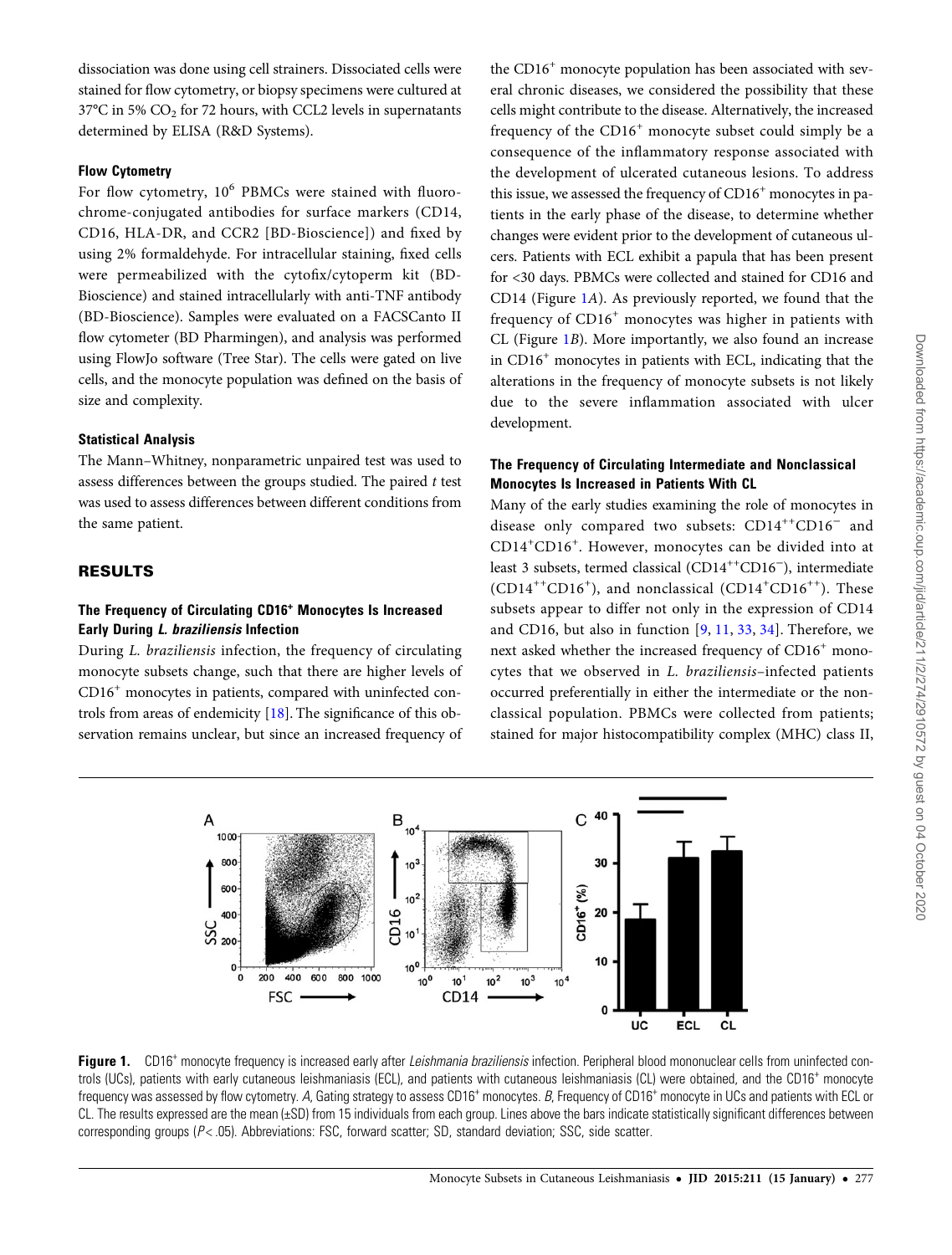



Figure 2. Patients with cutaneous leishmaniasis (CL) have an increased frequency of intermediate and nonclassical monocytes early after Leishmania braziliensis infection. Peripheral blood mononuclear cells from uninfected controls (UCs), patients with early CL (ECL), and patients with CL were obtained, and the monocyte subset frequency was assessed by flow cytometry. A, The gating strategy to assess monocyte subsets was based on size and granulosity, followed by major histocompatibility complex (MHC) class II expression. B, Frequency of monocyte subsets in UCs (n = 12), patients with ECL (n = 18), and patients with CL (n = 15). C, MHC class II expression in different monocytes populations. D, Mean fluorescence intensity (MFI) of MHC class II expression in monocyte subsets (n = 15). Lines above the bars indicate statistically significant differences between corresponding groups ( $P <$  05). Abbreviations: FSC, forward scatter; SSC, side scatter.

CD14, and CD16; and analyzed by flow cytometry. The gate strategy was done primarily on the basis of size and granulosity and then on the basis of MHC class II, CD14, and CD16 expression to define the classical, intermediate, and nonclassical monocytes (Figure 2A). We then compared the frequency of the subsets in patients and found that the frequency of intermediate and nonclassical monocytes was increased both in patients with ECL and those with CL (Figure 2B). The intermediate subset is known to express higher levels of MHC class II, compared with either the classical or nonclassical subset. Therefore, to confirm the distinct identity of this population, we examined MHC class II expression on the monocyte subsets, and as predicted we found that the intermediate subset expressed the highest MHC class II levels (Figure 2C and 2D). These results demonstrate that alterations in the frequencies of monocyte subsets precedes the development of an ulcerated lesions, indicating that such changes are not a consequence of inflammation associated with severe disease.

#### CCL2 Is Expressed in L. braziliensis Lesions

The chemokine CCL2 (MCP-1), which binds to its receptor CCR2, is critical in recruiting monocytes into leishmanial lesions [\[36](#page-8-0)] and is expressed preferentially on classical and intermediate monocytes. In contrast, nonclassical monocytes fail to

express CCR2 but instead express high levels of CX3CR1, which binds to fractalkine expressed on the endothelium of blood vessels [[37](#page-8-0)]. The interactions between CX3CR1 and fractalkine contribute to the patrolling behavior of the nonclassical subset [\[37](#page-8-0)]. We tested whether PBMCs from patients produced CCL2 and fractalkine following stimulation with SLA. PBMCs were collected from uninfected controls (UCs) and from patients with ECL or CL and were cultured with or without SLA. None of the participants produced detectable levels of fractalkine in the absence or presence of SLA (data not shown). CCL2 levels were relatively low in cells from UCs and did not increase upon stimulation with antigen. In contrast, there was a significant increase in CCL2 levels in cells from patients with ECL and those with CL (Figure [3](#page-5-0)A). The production of CCL2 was evident with or without leishmanial antigen, suggesting that the cells were activated to produce CCL2 in vivo. To detect CCL2 gene expression, we then obtained lesion biopsy specimens from another set of patients with CL and skin biopsy specimens from healthy subjects, extracted RNA, and assessed CCL2 gene expression by unbiased microarray ex vivo. CCL2 gene expression was significantly higher in CL lesions, compared with skin specimens from healthy subjects (Figure [3](#page-5-0)B). We then assessed CCR2 expression on monocytes obtained from patients. Consistent with studies of monocytes from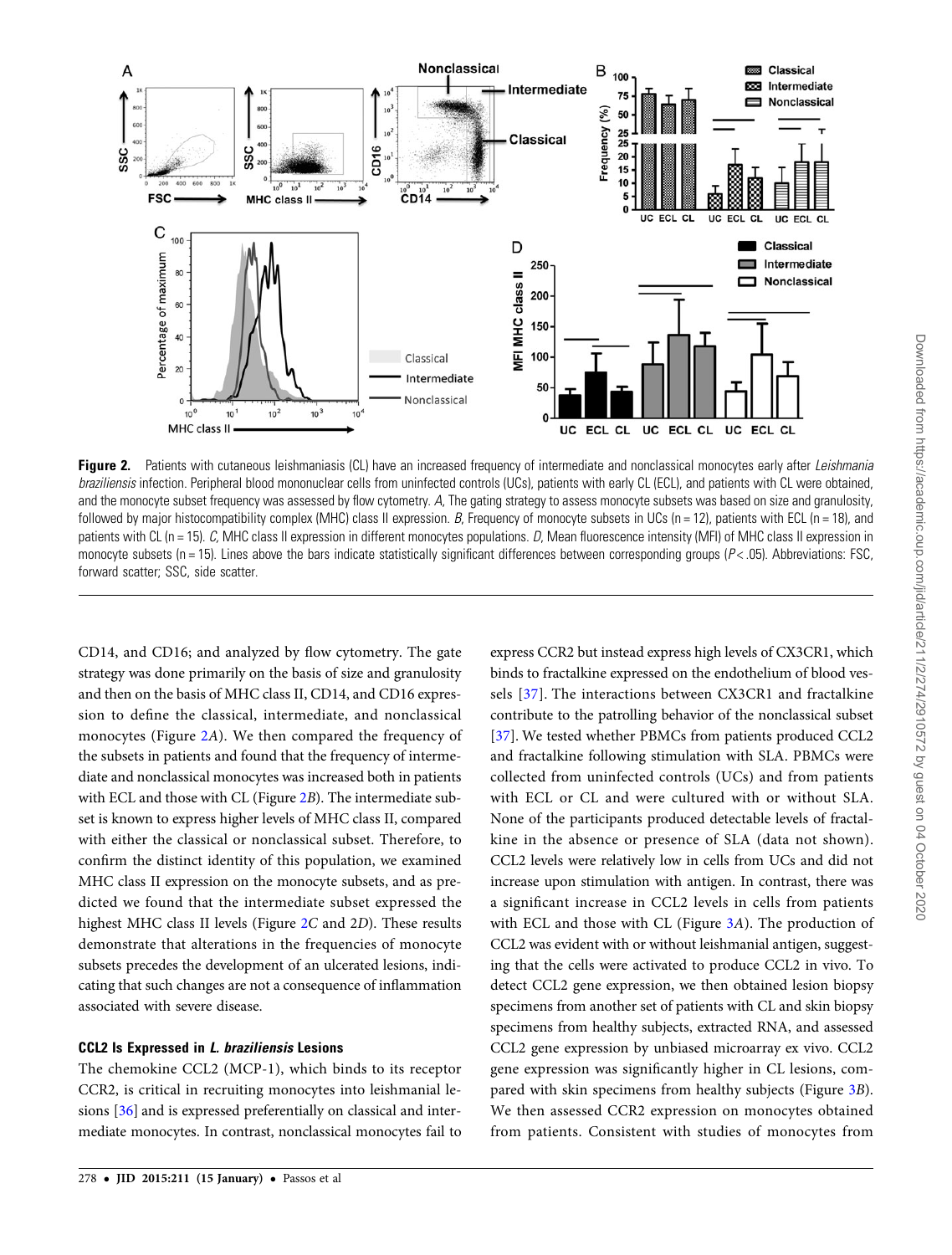<span id="page-5-0"></span>

Figure 3. Nonclassical monocytes do not express CCR2. A, Peripheral blood mononuclear cells (PBMCs) from uninfected controls (UCs), patients with early cutaneous leishmaniasis (ECL), and patients with cutaneous leishmaniasis (CL) were cultured in the presence of soluble Leishmania antigen (5 μg/mL) for 72 hours, and CCL2 levels were determined by enzyme-linked immunosorbent assay on culture supernatants. B, Biopsy specimens from patients with CL and those with normal skin were obtained, and gene expression was assessed by unbiased microarray ex vivo. C, PBMCs from patients with CL were obtained, and expression of CCR2 on circulating monocyte subsets were determined by flow cytometry ex vivo. Lines above the bars indicate statistically significant differences between corresponding groups (P<.05). Abbreviations: L. braziliensis, Leishmania braziliensis; SLA, soluble Leishmania antigen.

healthy individuals, we found that classical and intermediate monocytes from patients with CL expressed CCR2, while nonclassical monocytes were negative for CCR2 (Figure 3C). Taken together, these results suggested that both classical monocytes and intermediate monocytes would be recruited to leishmanial lesions.

## The Intermediate Monocyte Subset Is a Source of TNF After Leishmania Infection

TNF can promote increased macrophage killing of leishmanial parasites but also plays a role in promoting increased pathology in leishmaniasis [[38\]](#page-8-0). Thus, there is a correlation with increased TNF levels and increased disease, and blockade of TNF combined with chemotherapy improves the clinical outcome in L. braziliensis–infected patients [\[1,](#page-7-0) [31,](#page-8-0) [39](#page-8-0), [40](#page-8-0)]. We found that TNF is produced by PBMCs early after infection (Figure [4](#page-6-0)A). These results are consistent with a role for TNF in promoting ulcer development. This led us to ask what cells were producing TNF. We stimulated PBMCs with SLA and found that monocytes from patients with CL produced significantly more TNF than  $CD4^+$  $CD4^+$  $CD4^+$  and  $CD8^+$  T cells (Figure 4B and 4C). Therefore, we next determined what monocyte subsets were contributing to TNF production in patients with CL. To do so, we cultured PBMCs from patients with CL with SLA and again assessed TNF production by intracellular staining. Our results indicated that the intermediate monocyte subset had the highest percentage of TNF-producing cells (Figure [4](#page-6-0)D and 4E).

## **DISCUSSION**

The pathology associated with CL is caused by the recruitment of inflammatory cells from the blood, and in this study we focused on the role that monocytes might play in the immunopathology

associated with human CL. Human monocytes are heterogeneous and can be subdivided into subsets, termed classical, intermediate, and nonclassical, on the basis of the differential expression of CD14 and CD16 [[9\]](#page-7-0). We found that there was an increase in the frequency of intermediate and nonclassical monocytes in the blood of patients with CL and, importantly, that these changes also occurred in patients with ECL. This suggests that changes in the frequency of monocyte subsets are not the consequence of full-blown disease but rather might contribute to the development of disease. Further analysis indicated that the intermediate subset may contribute to disease, as these cells produced TNF in response to SLA.

These results indicate that intermediate subset of monocyte might have pathologic role during Leishmania infection and that preferential migration of these cells to lesion sites may influence outcome of disease. It was previously shown that migration of mononuclear phagocytes to inflamed sites, including during leishmaniasis, is dependent on CCR2 expression [\[41](#page-8-0)]. Thus, the next question we had was whether there were differences regarding CCR2 expression, a chemokine receptor that binds to CCL2, among monocyte subsets from patients with CL. While classical and intermediate populations express CCR2, nonclassical monocytes did not express this molecule. The fact that nonclassical monocyte frequency positively correlates with smaller lesions and that these cells do not express CCR2 indicates that patients with CL would probably benefit in case this population could migrate to lesion site. Although classical and intermediate monocytes expressed high levels of CCR2, the frequency of intermediate monocytes are quite low, compared with classical monocytes. Thus, future studies should address migration ability of monocyte subsets in CL and determine the frequency of these cells at lesion sites. We also assessed the expression of MHC class II as a marker of monocyte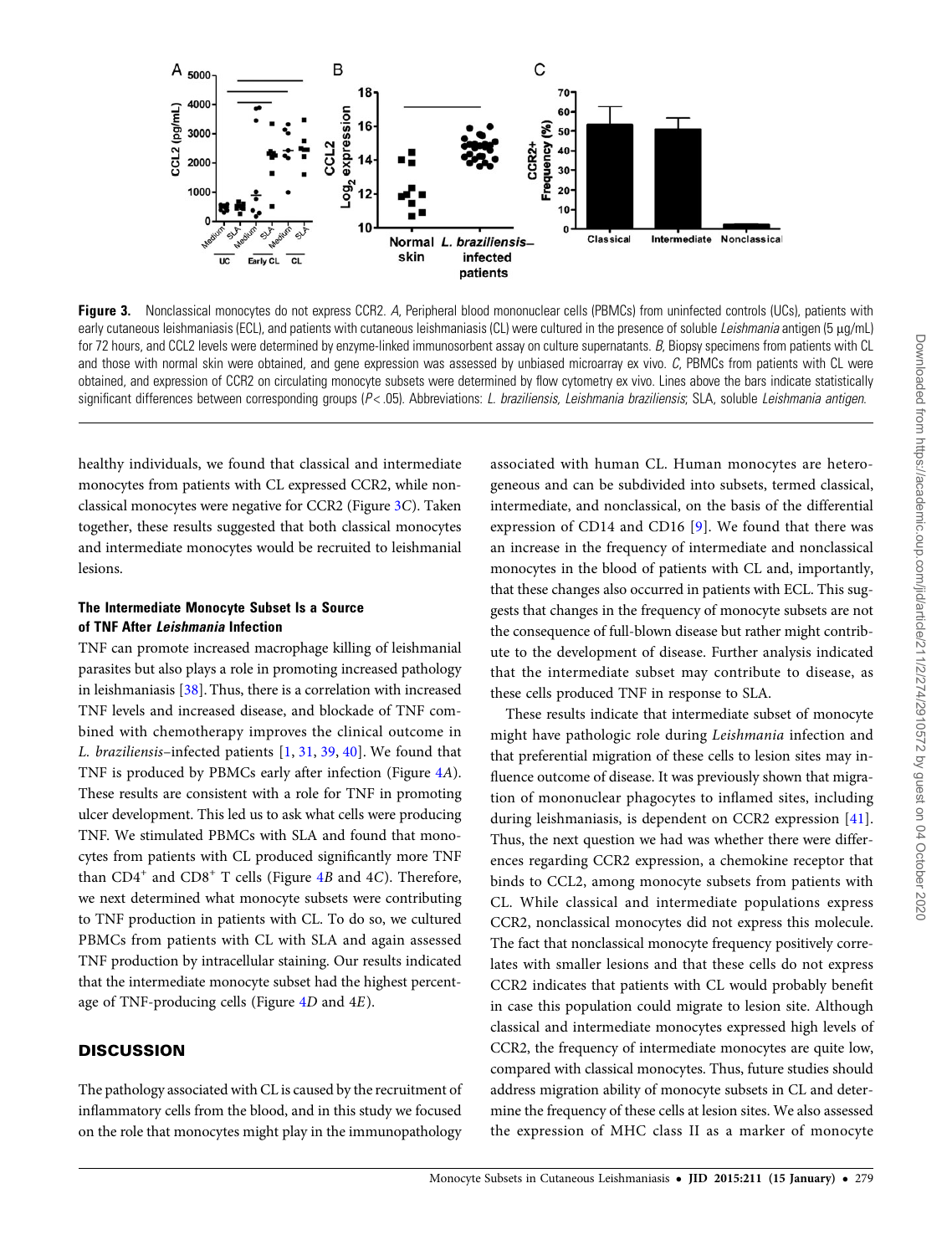<span id="page-6-0"></span>

**Figure 4.** Intermediate monocytes retain inflammatory phenotype. A, Peripheral blood mononuclear cells (PBMCs) from uninfected controls (UC), patients with early cutaneous leishmaniasis (ECL), and patients with cutaneous leishmaniasis (CL) were stimulated with media (M) alone or 5 μg/mL of soluble Leishmania antigen (SLA) for 72 hours. Cytokines levels were determined on cell cultures supernatants by enzyme-linked immunosorbent assay. Results are mean (±SD) from 15 individuals from each group. B, PBMCs from patients with CL were pulsed with 5 μg/mL of SLA or lipopolysaccharide (10 ng/mL), and after 6 hours in the presence of Stop Golgi, intracellular staining was performed to determine the frequencies of tumor necrosis factor (TNF)–producing cells by flow cytometry. B, Representative plots showing the frequency of CD4<sup>+</sup>, CD8<sup>+</sup>, and CD14<sup>+</sup> cells producing TNF. C, Mean values (±SD) for 5 patients with<br>CL D, Benresentative plots showing frequencies of monocyte subse CL. D, Representative plots showing frequencies of monocyte subsets producing TNF. E, Mean values (±SD) for 8 patients with CL. Lines above the bars indicate statistically significant differences between corresponding groups (P< .05). Abbreviations: LPS, lipopolysaccharide; SD, standard deviation.

activation and found that, early after infection, classical and nonclassical monocytes were activated. In contrast, nonclassical monocytes expressed very low levels of MHC class II in L. braziliensis–infected individuals, suggesting that these cells do not participate during leishmaniasis.

TNF is the main inflammatory cytokine secreted during culture by SLA-stimulated PBMCs obtained from patients with CL and is also highly expressed in lesions from these individuals. Recently, a positive correlation between TNF level and disease severity was documented [\[24](#page-7-0), [29](#page-8-0)]. Here, we evaluated the immune response in patients with CL before the ulcer developed. We found that, early after infection, levels of TNF were increased in these individuals. These data support the hypothesis that cells other than T cells might be playing a major role in inducing ulcer development in CL. As monocytes can rapidly respond to stimuli and can be important sources of TNF, we wanted to know whether TNF could be produced by monocytes shortly after contact with Leishmania products. SLA and LPS induced a high frequency of TNF-producing monocytes after 6 hours. One question that will be addressed in the near future is which components present in L. braziliensis antigen trigger TNF production by monocytes. It has been reported that a few components of other Leishmania species, such as LPG and DNA, activate cells through Toll-like receptor 2 (TLR2) and TLR9, respectively, and we are currently investigating whether signaling through these TLRs can trigger immune responses in human monocytes infected by L. braziliensis [\[40](#page-8-0), [42\]](#page-8-0). Our previous observation studying monocyte-derived macrophages from healthy subjects, individuals with L. braziliensis subclinical infection, and patients with CL showed that macrophages from these individuals secreted different amounts of inflammatory mediators after been infected with Leishmania, suggesting that the heterogeneity in population of monocytes among these individuals might influence the immune response during the disease [[32\]](#page-8-0). One of the major functional differences between monocyte subsets has been reported to be about the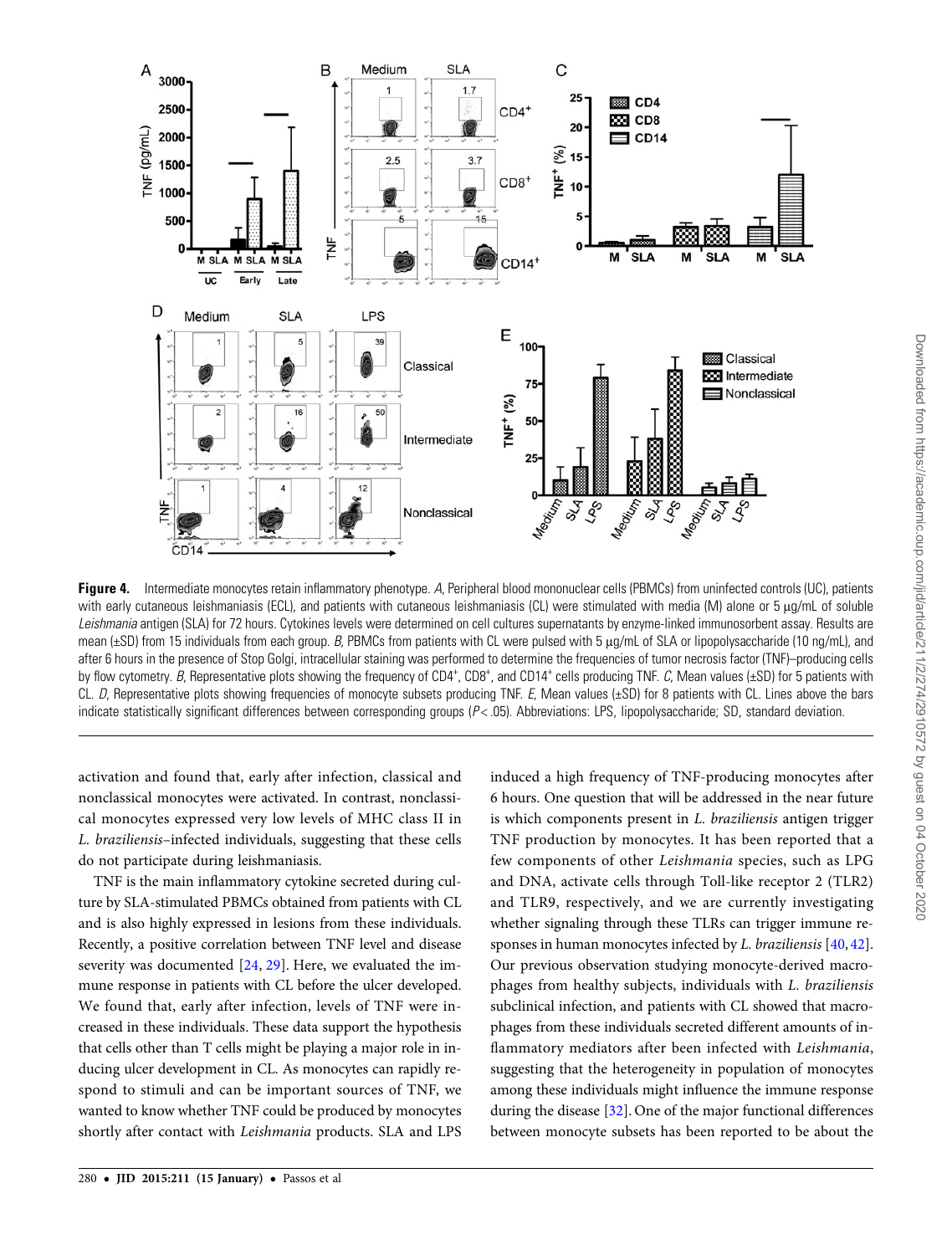<span id="page-7-0"></span>ability of these cells to produce cytokines, and controversial results have been published regarding the ability of CD16<sup>+</sup> subsets to produce more TNF. While most studies show that CD16<sup>+</sup> monocytes are the main source of TNF, a few documented that CD16<sup>−</sup> monocytes were the main source of this cytokine [9, 13, [43](#page-8-0)-[45\]](#page-8-0). Because  $CD16<sup>+</sup>$  populations can be divided into intermediate and nonclassical monocytes, we wanted to know the contribution of the 3 monocyte subsets to the production of TNF in patients with CL. Our results showed that classical and intermediate monocytes secreted more TNF than nonclassical monocytes in response to SLA and LPS. These data are in concordance with what has been seen in healthy subjects, in whom the nonclassical population is less responsive to LPS [11]. One reason why nonclassical monocytes do not respond well to LPS may be the low expression of CD14 within this population. The fact that nonclassical monocytes also produced low levels of TNF in response to SLA has to be further investigated.

Our data show that intermediate monocytes are the main inflammatory cells in patients with CL. The increasing frequency of this population and TNF production occur early after infection, before the ulcer appearance, and remains with progression of the infection to ulcer development. Many pathological events preceding and during inflammatory responses can be attributed to the effect of TNF. For instance, TNF increases cytotoxicity, expression of metalloproteinases, and necrosis [[46\]](#page-8-0). Therefore, our data not only contribute to the understanding of pathogenesis of CL, but also emphasize the role of monocyte subsets in the development of the pathology observed in L. braziliensis infection.

#### Notes

Financial support. This work was supported by the National Institutes of Health (grant AI088650) and Conselho Nacional de Pesquisa Instituto Nacional de Ciência e Tecnologia–Doenças Tropicais (grant 573839/2008-5). Potential conflicts of interest. All authors: No reported conflicts.

All authors have submitted the ICMJE Form for Disclosure of Potential Conflicts of Interest. Conflicts that the editors consider relevant to the content of the manuscript have been disclosed.

#### References

- 1. Carvalho LP, Passos S, Schriefer A, Carvalho EM. Protective and pathologic immune responses in human tegumentary leishmaniasis. Front Immunol 2012; 3:301.
- 2. Santos Cda S, Boaventura V, Ribeiro Cardoso C, et al. CD8(+) granzyme B(+)-mediated tissue injury vs. CD4(+)IFNgamma(+)-mediated parasite killing in human cutaneous leishmaniasis. J Invest Dermatol 2013; 133:1533–40.
- 3. Zaph C, Uzonna J, Beverley SM, Scott P. Central memory T cells mediate long-term immunity to Leishmania major in the absence of persistent parasites. Nat Med 2004; 10:1104–10.
- 4. Keesen TS, Antonelli LR, Faria DR, et al. CD4(+) T cells defined by their Vbeta T cell receptor expression are associated with immunoregulatory profiles and lesion size in human leishmaniasis. Clin Exp Immunol 2011; 165:338–51.
- 5. Anderson CF, Stumhofer JS, Hunter CA, Sacks D. IL-27 regulates IL-10 and IL-17 from CD4+ cells in nonhealing Leishmania major infection. J Immunol 2009; 183:4619–27.
- 6. Novais FO, Carvalho LP, Graff JW, et al. Cytotoxic T cells mediate pathology and metastasis in cutaneous leishmaniasis. PLoS Pathog 2013; 9:e1003504.
- 7. Leon B, Lopez-Bravo M, Ardavin C. Monocyte-derived dendritic cells formed at the infection site control the induction of protective T helper 1 responses against Leishmania. Immunity 2007; 26:519–31.
- 8. Novais FO, Nguyen BT, Beiting DP, et al. Human classical monocytes control the intracellular stage of Leishmania braziliensis by reactive oxygen species. J Infect Dis 2014; 209:1288–96.
- 9. Zawada AM, Rogacev KS, Rotter B, et al. SuperSAGE evidence for CD14++CD16+ monocytes as a third monocyte subset. Blood 2011; 118:e50–61.
- 10. Ziegler-Heitbrock L, Ancuta P, Crowe S, et al. Nomenclature of monocytes and dendritic cells in blood. Blood 2010; 116:e74–80.
- 11. Wong KL, Tai JJ, Wong WC, et al. Gene expression profiling reveals the defining features of the classical, intermediate, and nonclassical human monocyte subsets. Blood 118:e16–31.
- 12. Ansari AW, Meyer-Olson D, Schmidt RE. Selective expansion of proinflammatory chemokine CCL2-loaded CD14+CD16+ monocytes subset in HIV-infected therapy naive individuals. J Clin Immunol 2012; 33: 302–6.
- 13. Belge KU, Dayyani F, Horelt A, et al. The proinflammatory CD14+ CD16+DR++ monocytes are a major source of TNF. J Immunol 2002; 168:3536–42.
- 14. Ziegler-Heitbrock HW, Fingerle G, Strobel M, et al. The novel subset of CD14+/CD16+ blood monocytes exhibits features of tissue macrophages. Eur J Immunol 1993; 23:2053–8.
- 15. Passlick B, Flieger D, Ziegler-Heitbrock HW. Identification and characterization of a novel monocyte subpopulation in human peripheral blood. Blood 1989; 74:2527–34.
- 16. Fingerle G, Pforte A, Passlick B, Blumenstein M, Strobel M, Ziegler-Heitbrock HW. The novel subset of CD14+/CD16+ blood monocytes is expanded in sepsis patients. Blood 1993; 82:3170–6.
- 17. Kawanaka N, Yamamura M, Aita T, et al. CD14+,CD16+ blood monocytes and joint inflammation in rheumatoid arthritis. Arthritis Rheum 2002; 46:2578–86.
- 18. Soares G, Barral A, Costa JM, Barral-Netto M, Van Weyenbergh J. CD16+ monocytes in human cutaneous leishmaniasis: increased ex vivo levels and correlation with clinical data. J Leukoc Biol 2006; 79:36–9.
- 19. Barral A, Barral-Netto M, Almeida R, et al. Lymphadenopathy associated with Leishmania braziliensis cutaneous infection. Am J Trop Med Hyg 1992; 47:587–92.
- 20. Barral A, Guerreiro J, Bomfim G, Correia D, Barral-Netto M, Carvalho EM. Lymphadenopathy as the first sign of human cutaneous infection by Leishmania braziliensis. Am J Trop Med Hyg 1995; 53:256–9.
- 21. Bittencourt AL, Barral A. Evaluation of the histopathological classifications of American cutaneous and mucocutaneous leishmaniasis. Mem Inst Oswaldo Cruz 1991; 86:51–6.
- 22. Voronov E, Dotan S, Gayvoronsky L, et al. IL-1-induced inflammation promotes development of leishmaniasis in susceptible BALB/c mice. Int Immunol 2010; 22:245–57.
- 23. Gonzalez-Lombana C, Gimblet C, Bacellar O, et al. IL-17 mediates immunopathology in the absence of IL-10 following Leishmania major infection. PLoS Pathog 2011; 9:e1003243.
- 24. Antonelli LR, Dutra WO, Almeida RP, Bacellar O, Carvalho EM, Gollob KJ. Activated inflammatory T cells correlate with lesion size in human cutaneous leishmaniasis. Immunol Lett 2005; 101:226–30.
- 25. Faria DR, Gollob KJ, Barbosa J Jr, et al. Decreased in situ expression of interleukin-10 receptor is correlated with the exacerbated inflammatory and cytotoxic responses observed in mucosal leishmaniasis. Infect Immun 2005; 73:7853–9.
- 26. Bafica A, Oliveira F, Freitas LA, Nascimento EG, Barral A. American cutaneous leishmaniasis unresponsive to antimonial drugs: successful